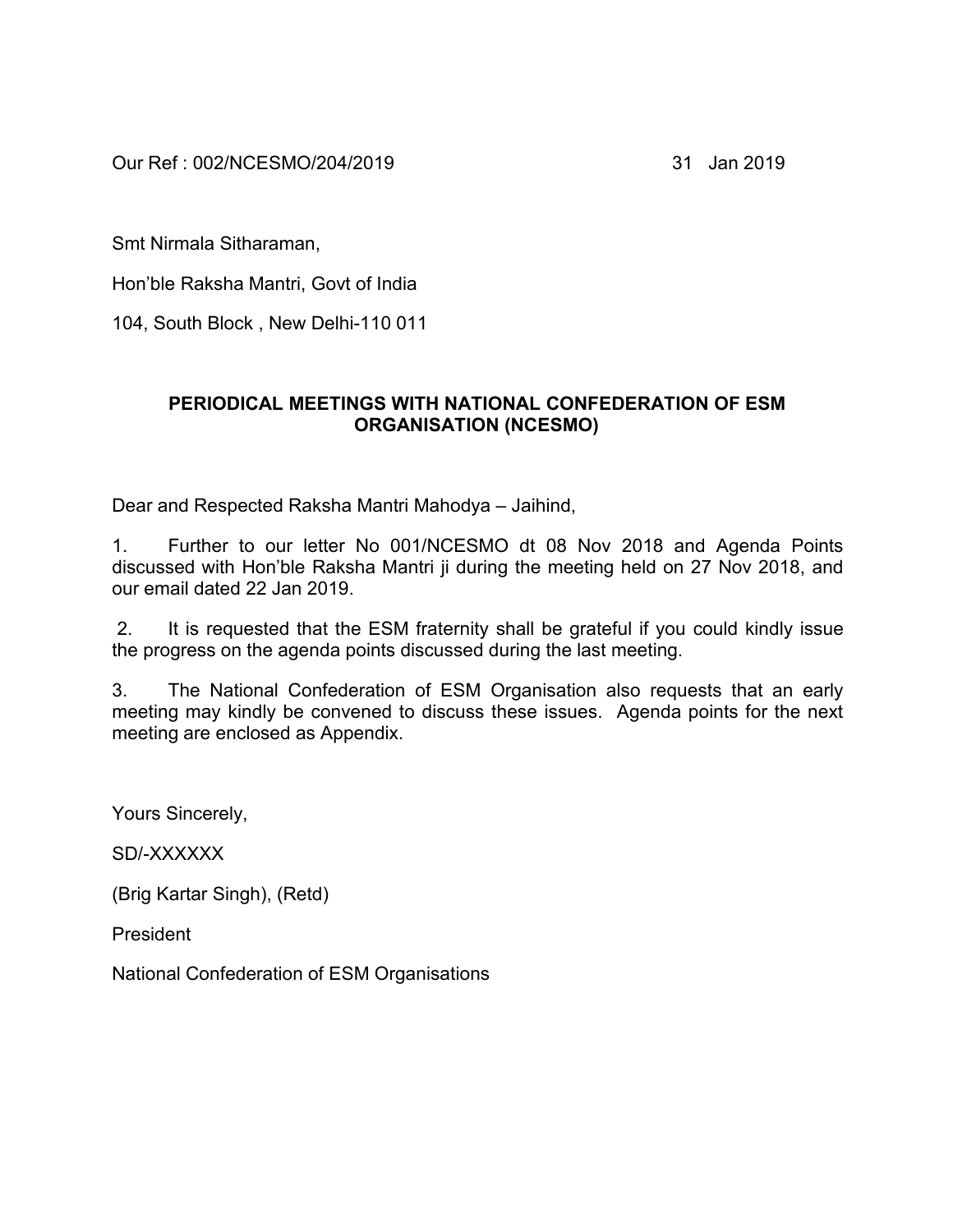#### Appendix

(Refer Para 3 of Brig Kartar Singh DO letter No 002/NCESMO/204/2019 dt 31 Jan 2019)

#### **AGENDA POINTS FOR NEXT MEETING WITH HON'BLE RM**

1. **Item I - State of Patient Care in ECHS**. The satisfaction levels of Patient care among the beneficiaries of ECHS seems to be less than satisfactory. While it is just below satisfactory in the Metro Cities and in major Military Stations, it requires substantial ramping up in remote locations like North East or hinterland of the Country. There are two aspects which if taken care of would boost the levels of Patient care and give better satisfaction levels:-

(a) **Authorized Local Chemists**. The Government has instituted the system of Local Chemist who would fill the essential medicines which are NA in ECHS Pharmacy. The out let of ALC is at a distance from the PC premises and often unable to deliver the NA Medicines the same day. The patients are often told to make a second trip after two to three days for taking the medicines to be supplied by the ALC. Many beneficiaries of ECHS who live in their ancestral villages, access their health care benefits from ECHS Polyclinics, which are around 100 km away. Making a second trip for obtaining the LP Medicines may be prohibitively expensive and, in some cases, exceedingly tiring for the beneficiary or his spouse. A frequent refrain of the ALCs is that the turnaround time for bill settlement is high and indeterminate. Weekly settlement of bills with three to five working days processing time will encourage the ALCs to keep at least one day stock of all NA medicines and deliver them to the Patents on the same day. Further it should be a mandatory condition in the ALC Tender that the vendor will maintain an outlet for at least three hours 10 am to 1 pm in the PC Premises and he will deliver the NA Medicines the same day.

(b) **ECHS Beneficiaries refused Admission by Empaneled Hospitals**. The referred patients from ECHS and sometimes even ECHS Beneficiaries in emergency are refused admission in the empaneled Hospitals. The main cribs of the erring Hospitals are very low rates for procedures etc, long gestation period for bill payment and huge dues awaiting settlement. The Insurance Cos which provide large number of Patients for the Corporate Hospitals seem to get better deal for their customers since they are perhaps more prompt in bill settlements. For the In-Patient care of ECHS Beneficiaries in Mil Stations, there is no alternative for the empaneled Hospitals till the ECHS Wings are made operational in the Military Hospitals. Further the empaneled Hospitals will continue to be main stay of the ECHS Beneficiaries in Non-Military stations and they also cater to the super specialty care required by the ECHS Beneficiaries. There is a dire need to ramp up the reputation of ECHS among Empaneled Hospitals so that the ECHS Beneficiaries are welcomed for treatment especially in Emergency cases. Concerted and sustained efforts must be made to liquidate the outstanding payments due to Empaneled Health Care Facilities, so that Health Care Facilities with high quality of service come forward for empanelment.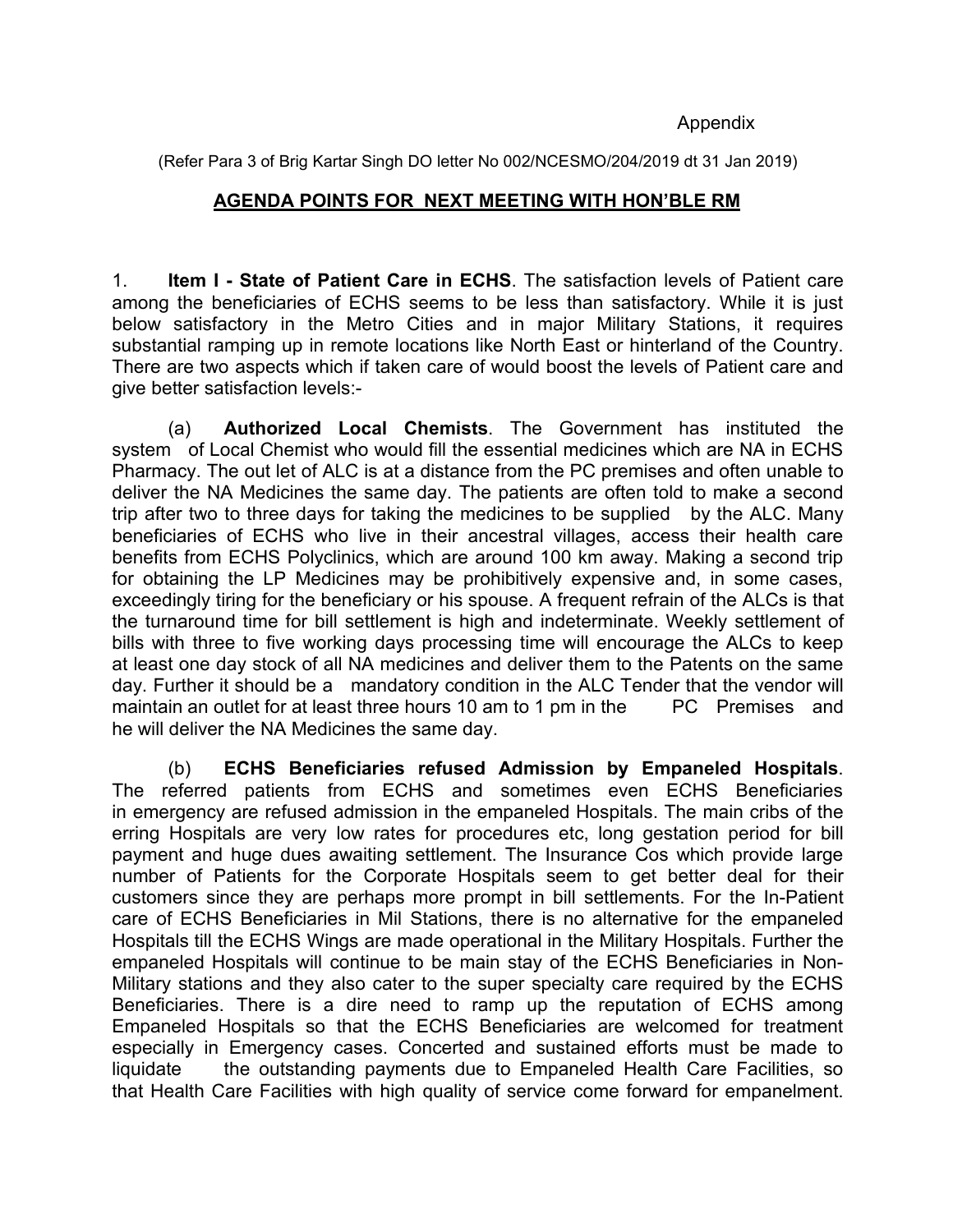Considering that there are only two or three reputed hospitals that afford quality patient care even in a large metro. ECHS Beneficiaries will be left in serious predicament if these hospitals decline to admit because of outstanding dues. An emergency Hot line to flag denial treatment for ECHS Beneficiaries by empaneled Hospitals may be considered so that the Director RC or Dy MD ECHS can facilitate admission. Any denial of admission/treatment to an ECHS Beneficiary by an empaneled hospital must be treated as a serious breach of contract and action must be initiated for exemplary damages.

2. There is an urgent need to act on these issues to allay the fears of ESM that the Patient Care for ECHS Beneficiaries will be downgraded due to bureaucratic red tape, budgetary constraints and other specious reasons.

3. **Item No II** - **Enhanced Rate of Ordinary Family Pension (OFP) for Family Pensioners till 70 years**. At present the Widows of Pensioners who die are granted enhanced rate of Family Pension for 10 years or 70 years of age (of Pensioner) whichever is earlier. This is a 'Mutatis Mutandis' application of the rule applicable to the civilian counter parts. For a variety of reasons like early retirement, arduous and hazardous conditions of service and alienation from family assets due to prolonged absence from the home stead, put the Pensioners from Armed Forces and their widows on a different footing. Statistics show that Armed Forces Pensioners die at a much younger age compared to their civilian counter parts and leaving the widow of a Havildar Pensioner with meager Ordinary Family Pension which is just about the minimum pension will be grossly insufficient to lead a dignified life and keep two children alive and educate them. Hence, we request the Government to consider the Enhanced Family Pension to the Widows of Armed Forces Pensioners till the pensioner would have attained the age of 70 years or till the youngest child of the Family attains the age of 25 years whichever is earlier. This step is not likely to pose any unbearable burden on the Exchequer as the number of widows eligible for proposed benefit will be very limited, but will wipe the tears from the eyes of needy widows living penury.

4. **Item No III - OROP Notification**. The present rate of OROP was granted with effect from  $1$ <sup>s</sup> July 2014 and the first equalization will become due in Jul 2019. The Armed Forces Pensioners are apprehensive about the implementation of equalization assured and to put their anxieties to rest we request that Government to issue letter granting the equalization at the earliest with Tables for each rank if they are ready. If the Tables are not readily available, the Government may issue the Government letter conveying the sanction of the President for equalization of Armed Forces Pensions, Family and other Pensions with effect from  $1$ <sup>\*</sup> July 20019 and say that PCDA(P) will issue the Equalizing Tables for each rank in the three services. This will boost the morale of the Pensioners.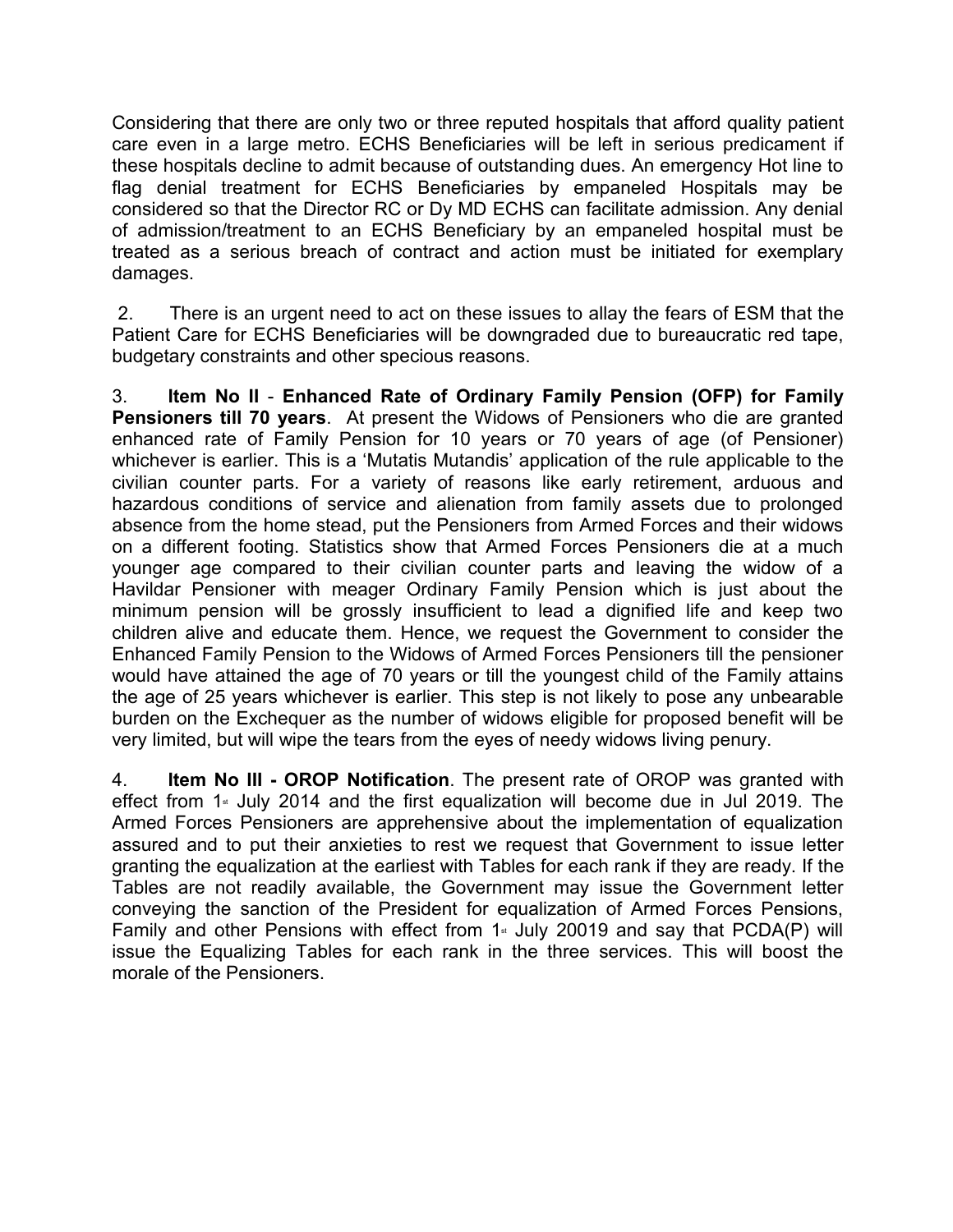# **ADDITIONAL AGENDA POINTS – DISABLED WAR VETERANS**

# *1. NON IMPLIMENTATION OF LETTER NO 200487/PEN-C/71 DATED 24 FEB 1972 FOR AWARD OF 7 CPC PAYMENTS*

# *ADVERSE ATTITUDE OF PCDA (P) TOWARDS WAR DISABLED SOLDIERS / BATTLE CASUALTIES.*

In 1965, vide special instructions issued by not only MoD but also AHQ, War Disabled were granted first priority for welfare and other measures ahead of War Widows and decorated personnel. The reason being that any one disabled during war was not retained by the Army and was invalided out. They thus left the service at very young age and were granted as a special dispensation the normal retiring pension of the rank to the maximum of the rank, the GOI/ MoD vide letter No 200847/Pen-C/71 dated 24 February 1972has sanctioned benefits for such personnel in the form of a "Special Dispensation" which would not be subject to any alteration as a result of any revision of pay and pension structure as may be sanctioned in future. However, where and for as long as awards admissible under existing rules and orders happen to be more favorable than those sanctioned vide letter dated 24 February 1972 the higher entitlements will be payable. This letter has not been implemented in letter and spirit.

It would be relevant to state that the provisions and entitlements of such categories of personnel are repeatedly overlooked whilst issuing government orders from time to time, as they are forall pensioners in general. However if a clause is added in each circular hereafter keeping their entitlements in mind, such mistakes would not happen.

(a) The GOI/MoD has over the years made several positive changes towards pay/ pensions, particularly in favour of war disabled individuals who were invalided out of service. The GOI / MoD vide their letter No 16 (01)/2014/D (Pen/Pol) dated18 May 2016, for implementation of 7 CPC, had highlighted at Para 4 (h) that Service Element of War Injury Pension in invalidment cases will be given for the maximum of terms of engagements for the rank of Armed Forces Personnel from which he had been invalided out. This particular provision was keeping in spirit of the special provisions of GOI letter dated 24 February 1972. This aspect was however, erroneously missed out in Circular No 560 dated 08 June 2016 but thereafter included as Para 3 in Circular No 69 dated 19 October 2016.

(b) PCDA (P) unilaterally issued Circular No 604 dated 16 August 2018 vide which they have indicated that Para 3 provisions in earlier circular No 569 dated 16 October 2016 have become redundant and may be treated as cancelled. Whether they took approval of MoD is not known. This aspect has adversely affected the limited category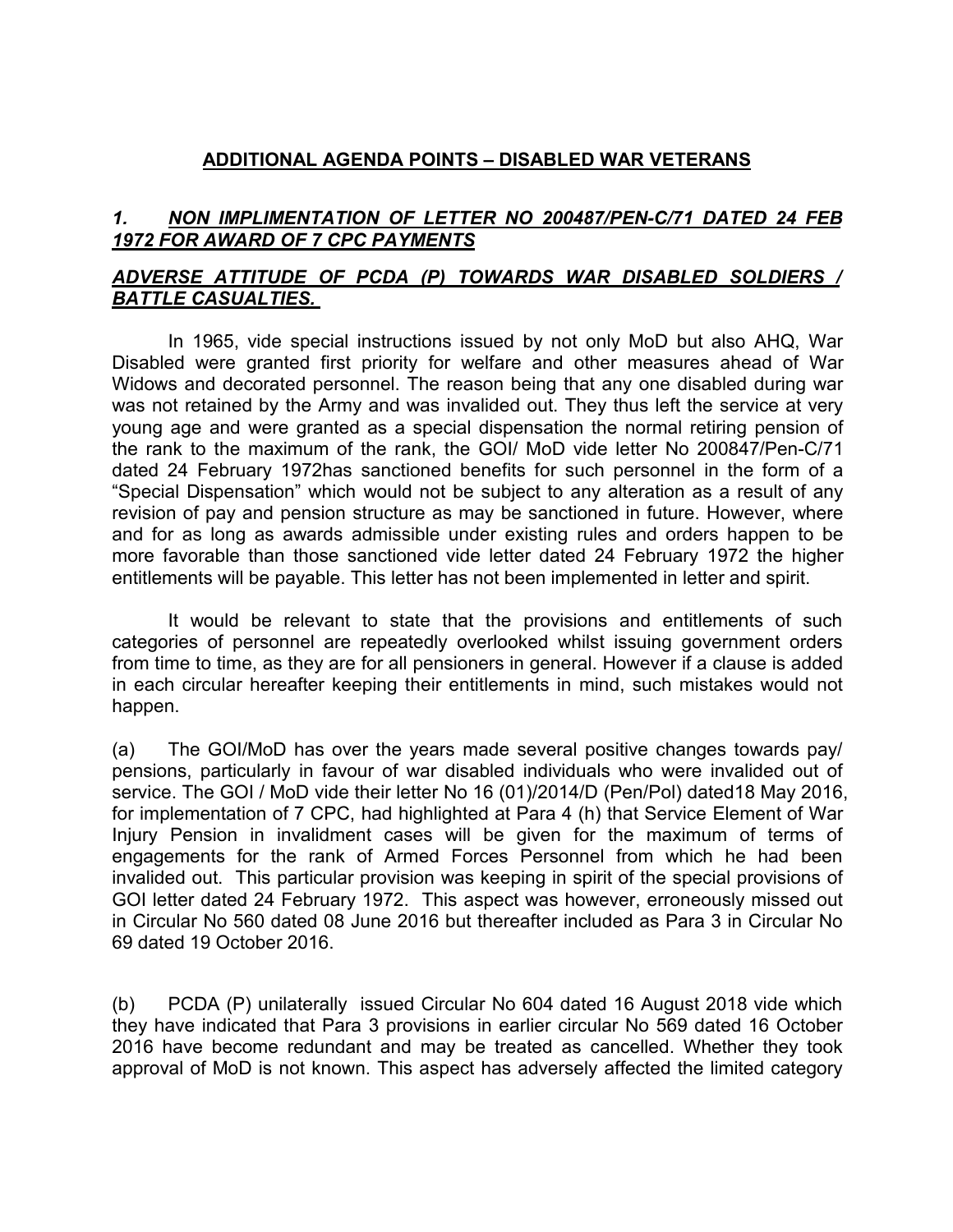of war disabled (invalided out) cases and special provision in spirit of GOI/MoD letter dated 24 February 1972 needs to be honored and reinstated.

*Due to this error on the part of PCDA (P), the Disabled invalided out of Service have not received their correct entitlements in the implementation of 7 CPC but continue to received these on actual qualifying service instead of receiving the Maximum terms of engagement of the rank in which invalided out*.

## **2. ENHANCED FAMILY PENSION FOR WIDOWS OF THE WARDISABLED INVALIDED OUT OF SERVICE**

As per current policy, with the demise of an invalided out war disabled veteran, war injury element of his war injury pension gets extinguished. His widow's family pension gets re-fixed on the basis of service element only. This results in sharp drop in the family's pension entitlement, at times as much as by 80% (in case of a veteran invalided out with 100 % disability.) Many widows of the invalided out disabled war veterans are reduced to penury. There is a strong case for the widow's pension to be based on a veteran's total pension inclusive of war injury element.The issue has been examined in MOD from time to time, but without any positive outcome. The former RM, Shri Manohar Parrikar and present MOS (Personnel, Dr. Jitendra Singh have supported the proposal. The number of veterans in this category is small, about 4000, and dwindling; the benefit would accrue to the family only after the demise of the veteran. The net financial impact of the proposal is meagre, but its morale boosting impact both on retired and serving defence personnel can be huge. The proposal is restricted to invalided out disabled war veterans and does not cover other disabled. War casualty invalidment often takes place at a very young age and in lower ranks. The service element of pension in such cases is rather meagre which is not the case with other disabled.

### **3. PRIORITY FOR ADMISSION IN INSTITUTION/ COLLEGES RUN BY ARMY WELFARE EDUCATION SOCITY (AWES)TOTHE WARDS OF THE WAR DISABLED / BATTLE CASUALITIES**

War Widow and Gallantry Award winners have been accorded priority in admission in AWES run institution / Colleges, wards of War Disabled have been left out. Do the authorities access the sacrifice of this category lesser than martyred and Gallantry Award Winners.

### *The ground reality is:-*

*When a Soldier is a martyred, a family dies, fact is no monetary benefit can glue the family together, But Soldiers becomes Disabled / Battle Casualty, the family dies every day,our own are scratching upon the wounds of disability and killing the hopes of family.*